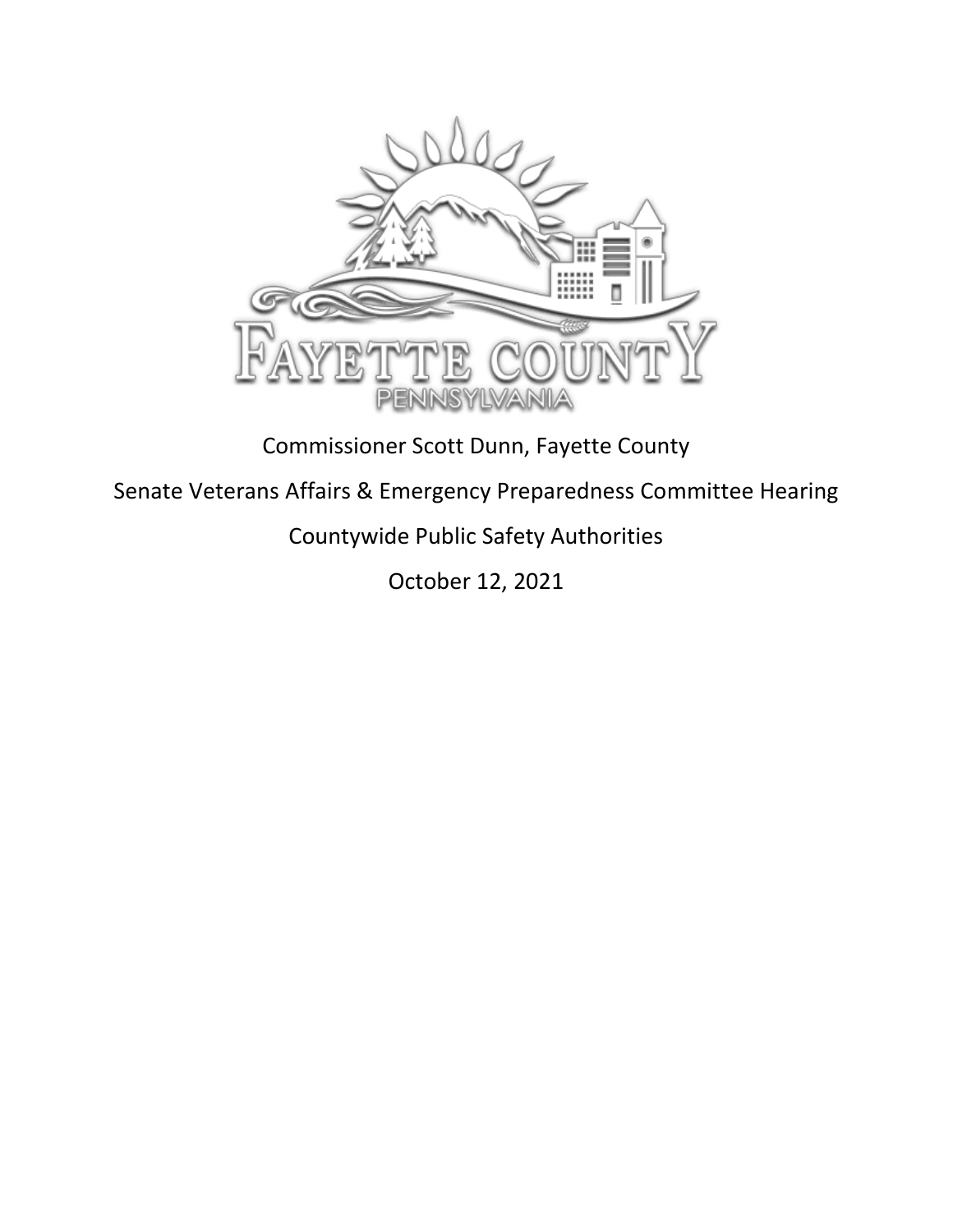Good afternoon and thank you for coming to beautiful Fayette County. I hope this is not your last trip here. Please return, as a tourist, to enjoy all our outdoor amenities and historical sites.

My name is Scott Dunn. I am a Fayette County Commissioner and member of the CCAP Taskforce for EMS in Crisis. It took about 10 days into my first term as Commissioner in 2019 to ask to be added to this Taskforce. I am passionate about public safety, our local EMS, and Fire Departments.

I'll first discuss EMS. Fayette County is serviced by 5 EMS companies, the largest being Fayette EMS which serves about 105,000 of Fayette's 129,000 residents. THIS PAST WEEK, one EMS provider closed in two municipalities. Fayette EMS stepped in as the new provider almost immediately. The last three Facebook posts by Fayette EMS are to welcome portions of Nicholson Township and the borough of Fairchance to the Fayette EMS family. Their third post down the page was letting people know that they are hiring, as they have trouble keeping people.

This has been the norm in the recent history of EMS providers in Fayette County.

In 2017, Marclay Ambulance Service closed after filing for bankruptcy.

In 2018 and 2020, Fayette EMS nearly closed its facility in Wharton Township. These closures were averted by a private donation and \$30k in taxpayer money from Fayette County.

In 2019, Fayette EMS reported they were still in financial crisis, attributing some of that crisis to \$430k in bad debt.

Quoting Fayette EMS Chief Rick Adobato "we are the poorest county in Pennsylvania. Most people don't have the money, and that's sad. We have to find a way to keep the doors open."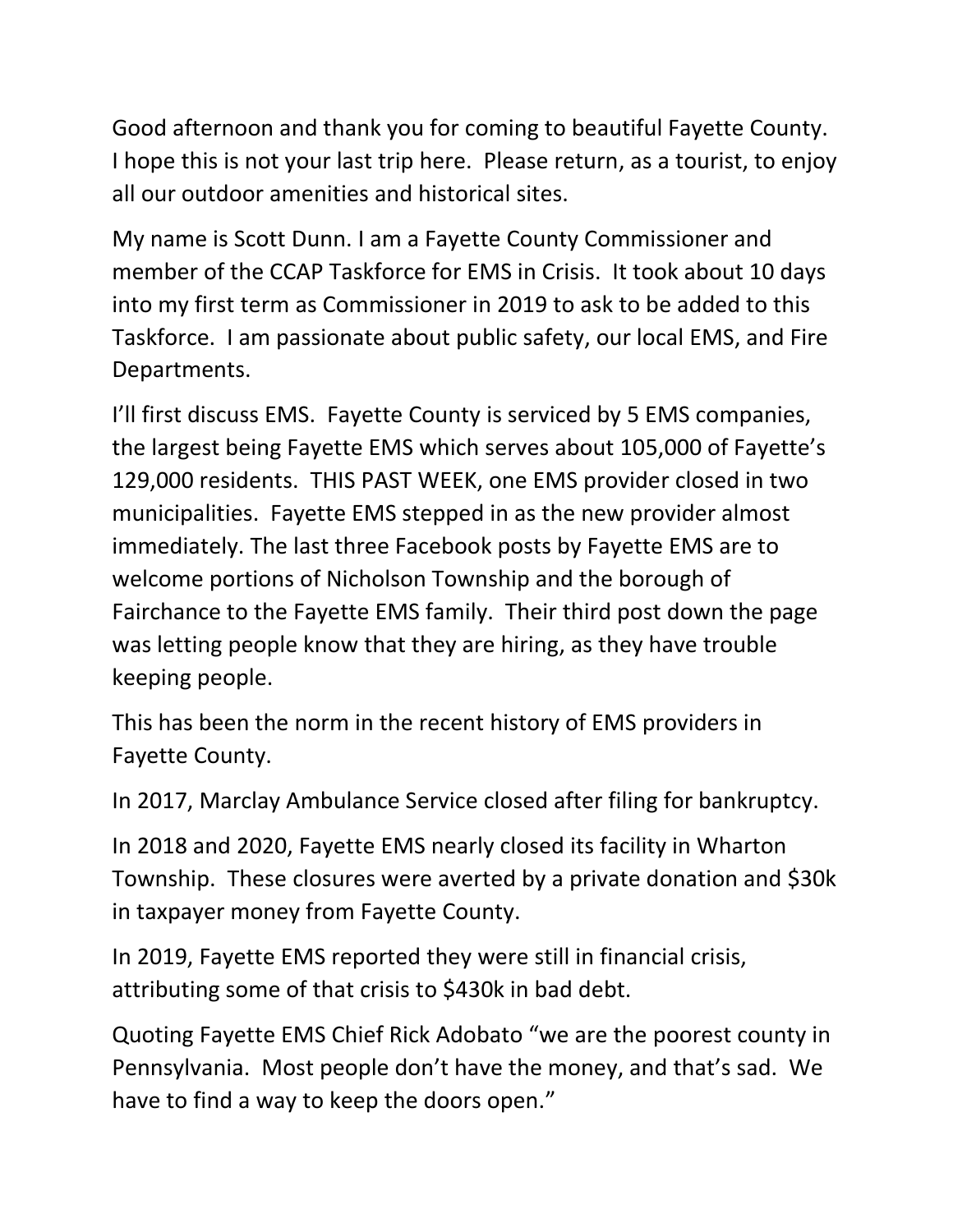In response to the COVID-19 pandemic in 2020, Fayette County awarded a \$248k to Fayette EMS to help keep their doors open. A smaller grant was provided Brownsville Ambulance Service.

I could go on but in consideration of your time, I will assume you get the gist. We have an EMS crisis in Fayette County. And in a statewide sense, we are not unique.

Remembering that the Senate Resolution 6 Commission in 2018 stated that Fire and EMS "are in crisis" with EMS "woefully lacking in funding." Ladies and gentlemen, it's 2021. And we need to do better for the safety of our citizens. There has been no change since then.

We also need to look out for the safety of our visitors. Fayette County is home to the second largest state park, Ohiopyle. In 2020, 1.7 million visitors came to see and experience all this wonderful park has to offer. From biking, hiking, walking, rock-climbing, white-water rafting, fishing, hunting and all other manner of outdoor activities, you can do it at Ohiopyle and the surrounding State game lands. Ohiopyle State Park surrounds the tiny Borough of Ohiopyle, population about 65, and consumes a large (untaxed) portion of Stewart Township with a population of 730. With a limited tax base, less than 800 residents support the Fire and Rescue in the Ohiopyle State Park.

The Fayette EMS Wharton Station, already partially funded with local taxpayer dollars, provides EMS services to Ohiopyle. They see a 144% increase in emergency calls in the summer tourist season.

The Laurel Highlands Visitors Bureau, seeing the need to properly outfit local fire and rescue has donated off-road rescue vehicles to Ohiopyle, Dunbar, New Haven and Perry Township fire departments as they monitor miles of bicycle and hiking trails.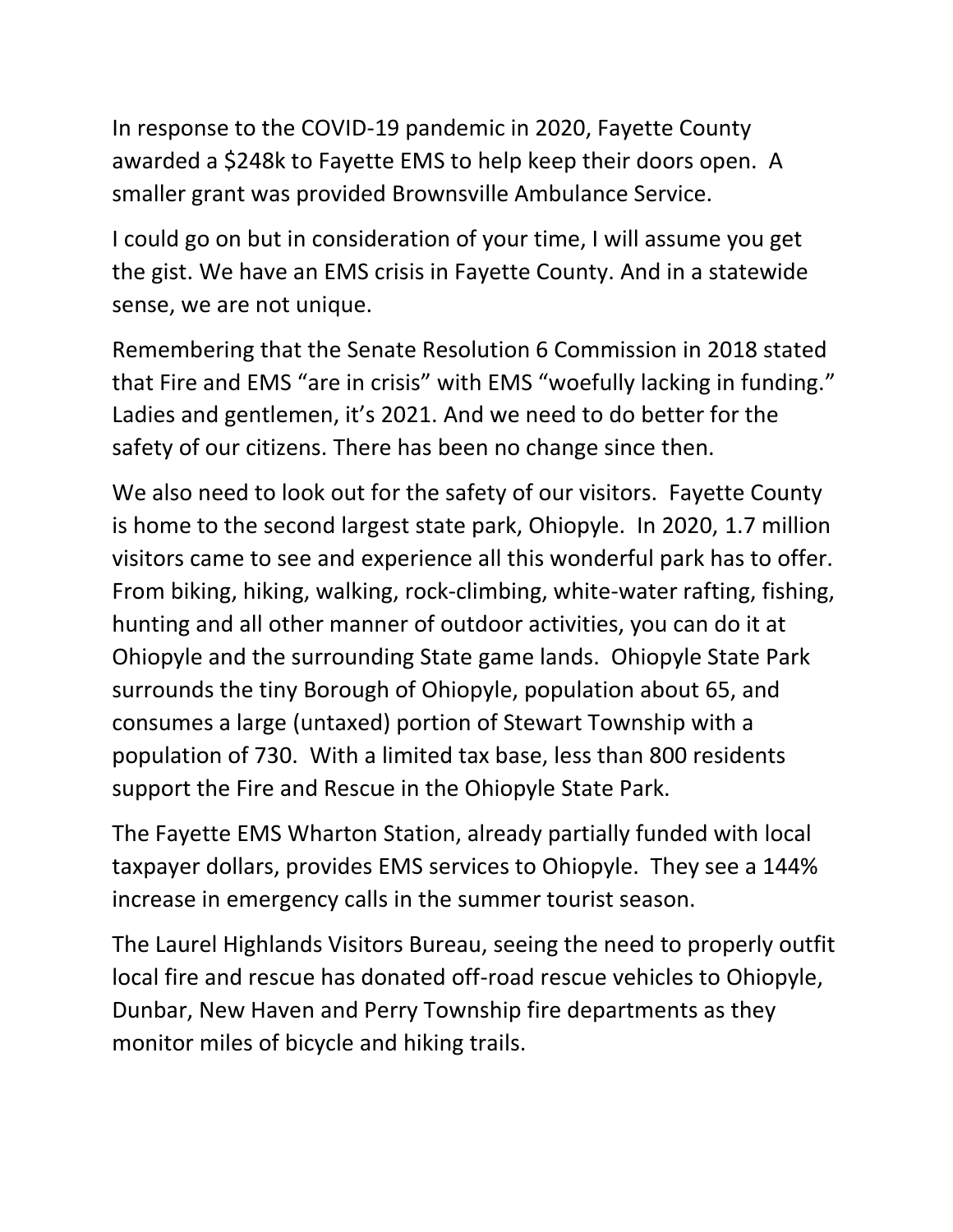We are trying to do our part, but more needs done in the way of helping EMS.

Our local volunteer fire departments are in a similar predicament. And I apologize by mentioning my local Fire Station 12 in Dunbar Borough. From 2011 until 2019, I was a Councilman in Dunbar Borough, the last six years serving as Council President. My local VFD in my hometown of 1,000 is my frame of reference.

The respect I have for my local firefighters is unmatched. Their dedication and commitment to their community is unwavering and I know when something is needed that I can rely on Station 12.

While supported by a State Fire Marshall grant of about \$11k, which is greatly welcomed, please understand that the Borough department has a yearly budget of nearly \$150k. That's a lot of hoagies to sell. The difference is made up in non-stop fundraising by selling hoagies, collecting in boots, selling tickets and cash bashes. You can buy a fire department hoagie in Fayette County on almost any and every Saturday morning.

The largest items in the Dunbar budget include required maintenance to vehicles, testing of equipment to maintain ISO ratings, training, personal equipment, insurance, electric and other utilities. Dunbar runs their department "by the book", not cutting corners, making sure to have to equipment in top-notch working order.

So you say, just raise taxes in your Borough. While the Borough has boundaries, the fire department does not. The Dunbar VFD serves a large portion of Dunbar Township, portions of North Union Township and 12 miles of the Sheepskin and Great Allegheny Passage bike trails. A vast majority of the calls are traffic accidents on Route 119 in Dunbar Township. And through Fayette County Emergency Management, they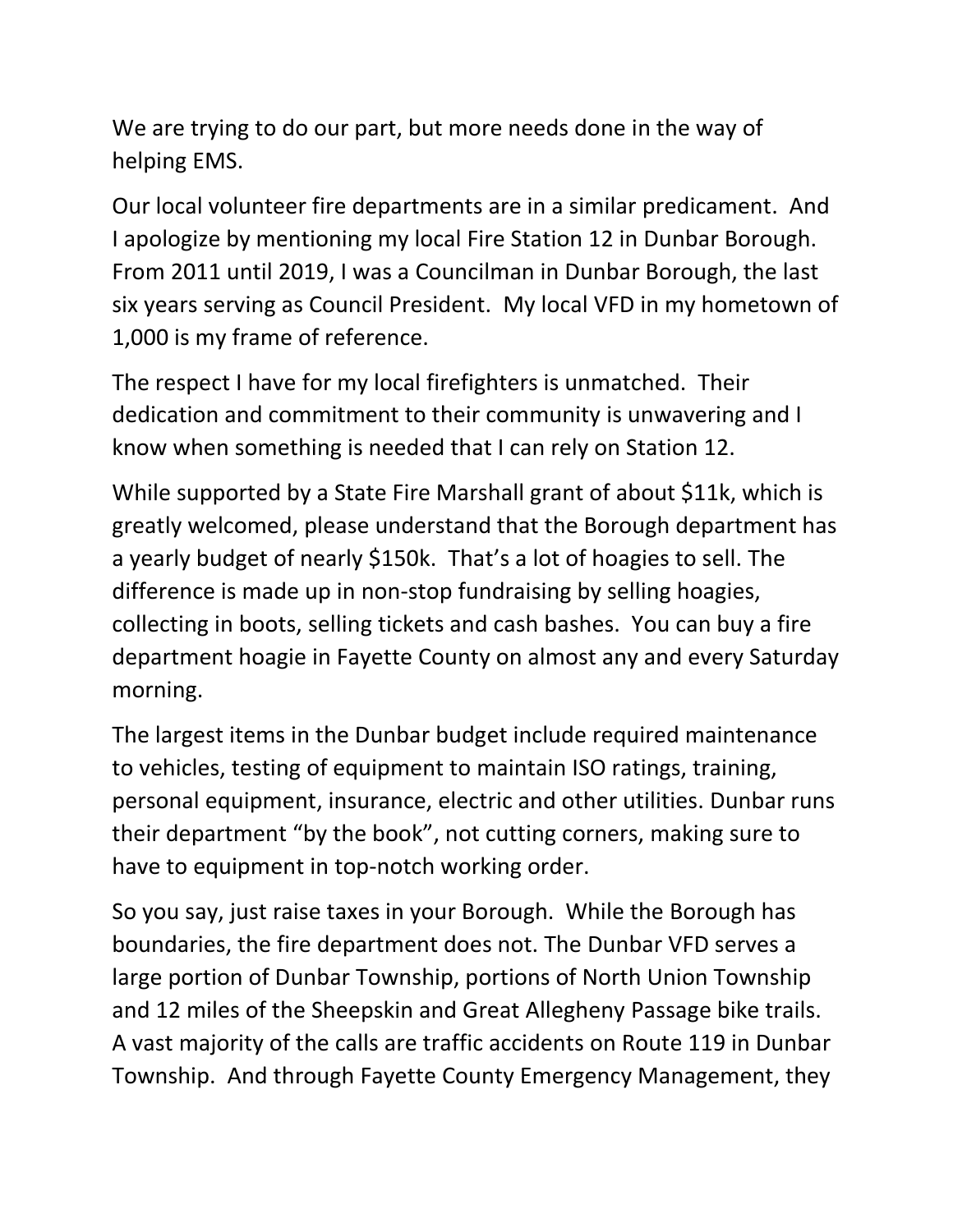have been dispatched farther as needs arise. During one large fire in neighboring City of Uniontown, while all of that city's units were on the fire scene, it was my small borough department staged in a Uniontown Station in case another emergency would happen.

I talked with Fayette County EMA Director Roy Shipley, himself a longstanding volunteer fireman, about his station in rural Mill Run. They are trying to attract younger members but to need for constant fundraising and that demand on a person's time is a deterrent.

I've tried to show the need in Fayette County. And I do not believe Fayette is unique in its needs. But if allowed, we could be unique in finding local solutions. So now I want to turn to this proposed Senate Bill 698.

PA County Code allows three ways for Counties to collect revenue:

- 1. Property taxes
- 2. Per Capita Taxes
- 3. Reasonable Fees for Services

EMS, Fire and Rescue are not functions of or services provided by the County. Therefore, I, as a County Commissioner, cannot charge a reasonable fee for a service I do not provide.

Fayette County has already earmarked its Act 13 funds to pay for new microwave towers and communications equipment to a total of \$5.6 million dollars. We are doing all we can for public safety with limited funding available to us.